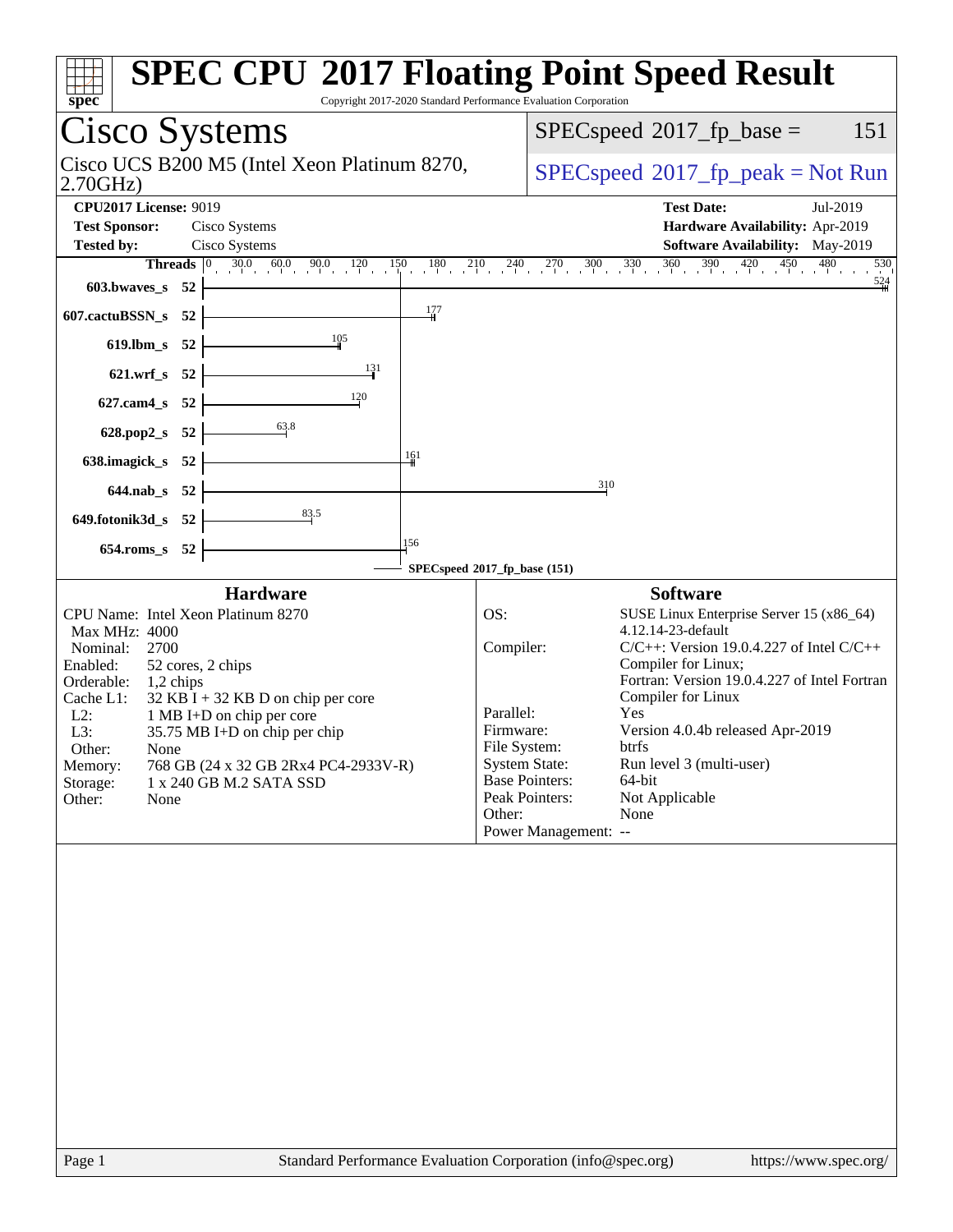

Copyright 2017-2020 Standard Performance Evaluation Corporation

## Cisco Systems

2.70GHz) Cisco UCS B200 M5 (Intel Xeon Platinum 8270,  $SPECspeed^{\circ}2017\_fp\_peak = Not Run$  $SPECspeed^{\circ}2017\_fp\_peak = Not Run$ 

 $SPECspeed^{\circ}2017\_fp\_base = 151$  $SPECspeed^{\circ}2017\_fp\_base = 151$ 

**[CPU2017 License:](http://www.spec.org/auto/cpu2017/Docs/result-fields.html#CPU2017License)** 9019 **[Test Date:](http://www.spec.org/auto/cpu2017/Docs/result-fields.html#TestDate)** Jul-2019 **[Test Sponsor:](http://www.spec.org/auto/cpu2017/Docs/result-fields.html#TestSponsor)** Cisco Systems **[Hardware Availability:](http://www.spec.org/auto/cpu2017/Docs/result-fields.html#HardwareAvailability)** Apr-2019 **[Tested by:](http://www.spec.org/auto/cpu2017/Docs/result-fields.html#Testedby)** Cisco Systems **[Software Availability:](http://www.spec.org/auto/cpu2017/Docs/result-fields.html#SoftwareAvailability)** May-2019

#### **[Results Table](http://www.spec.org/auto/cpu2017/Docs/result-fields.html#ResultsTable)**

|                                    | <b>Base</b>                 |                |                |                |       | <b>Peak</b>    |            |                |                |              |                |              |                |              |
|------------------------------------|-----------------------------|----------------|----------------|----------------|-------|----------------|------------|----------------|----------------|--------------|----------------|--------------|----------------|--------------|
| <b>Benchmark</b>                   | <b>Threads</b>              | <b>Seconds</b> | Ratio          | <b>Seconds</b> | Ratio | <b>Seconds</b> | Ratio      | <b>Threads</b> | <b>Seconds</b> | <b>Ratio</b> | <b>Seconds</b> | <b>Ratio</b> | <b>Seconds</b> | <b>Ratio</b> |
| $603.bwaves$ s                     | 52                          | 112            | 526            | <u> 113</u>    | 524   | 113            | 522        |                |                |              |                |              |                |              |
| 607.cactuBSSN s                    | 52                          | 93.6           | 178            | 94.0           | 177   | 94.8           | 176        |                |                |              |                |              |                |              |
| $619.$ lbm s                       | 52                          | 49.7           | 105            | 49.9           | 105   | 50.7           | 103        |                |                |              |                |              |                |              |
| $621$ .wrf s                       | 52                          | 101            | 130            | 101            | 131   | <u> 101</u>    | <u>131</u> |                |                |              |                |              |                |              |
| $627$ .cam4 s                      | 52                          | 74.0           | 120            | 74.0           | 120   | 74.0           | 120        |                |                |              |                |              |                |              |
| $628.pop2_s$                       | 52                          | 187            | 63.6           | 186            | 63.8  | 186            | 63.8       |                |                |              |                |              |                |              |
| 638.imagick_s                      | 52                          | 88.9           | 162            | 90.2           | 160   | 89.5           | <b>161</b> |                |                |              |                |              |                |              |
| $644$ .nab s                       | 52                          | 56.4           | 310            | 56.4           | 310   | 56.4           | 310        |                |                |              |                |              |                |              |
| 649.fotonik3d s                    | 52                          | 109            | 83.7           | 109            | 83.5  | 110            | 83.1       |                |                |              |                |              |                |              |
| $654$ .roms s                      | 52                          | 101            | 156            | 101            | 156   | 101            | 156        |                |                |              |                |              |                |              |
| $SPECspeed*2017_fp\_base =$<br>151 |                             |                |                |                |       |                |            |                |                |              |                |              |                |              |
|                                    | $SPECspeed*2017_fp\_peak =$ |                | <b>Not Run</b> |                |       |                |            |                |                |              |                |              |                |              |

Results appear in the [order in which they were run.](http://www.spec.org/auto/cpu2017/Docs/result-fields.html#RunOrder) Bold underlined text [indicates a median measurement](http://www.spec.org/auto/cpu2017/Docs/result-fields.html#Median).

#### **[Operating System Notes](http://www.spec.org/auto/cpu2017/Docs/result-fields.html#OperatingSystemNotes)**

Stack size set to unlimited using "ulimit -s unlimited"

#### **[General Notes](http://www.spec.org/auto/cpu2017/Docs/result-fields.html#GeneralNotes)**

Environment variables set by runcpu before the start of the run: KMP\_AFFINITY = "granularity=fine,compact" LD\_LIBRARY\_PATH = "/home/cpu2017/lib/intel64" OMP\_STACKSIZE = "192M"

 Binaries compiled on a system with 1x Intel Core i9-7900X CPU + 32GB RAM memory using Redhat Enterprise Linux 7.5 Transparent Huge Pages enabled by default Prior to runcpu invocation Filesystem page cache synced and cleared with: sync; echo 3> /proc/sys/vm/drop\_caches NA: The test sponsor attests, as of date of publication, that CVE-2017-5754 (Meltdown) is mitigated in the system as tested and documented. Yes: The test sponsor attests, as of date of publication, that CVE-2017-5753 (Spectre variant 1) is mitigated in the system as tested and documented. Yes: The test sponsor attests, as of date of publication, that CVE-2017-5715 (Spectre variant 2) is mitigated in the system as tested and documented.

#### **[Platform Notes](http://www.spec.org/auto/cpu2017/Docs/result-fields.html#PlatformNotes)**

BIOS Settings: Intel HyperThreading Technology set to Disabled CPU performance set to Enterprise

**(Continued on next page)**

Page 2 Standard Performance Evaluation Corporation [\(info@spec.org\)](mailto:info@spec.org) <https://www.spec.org/>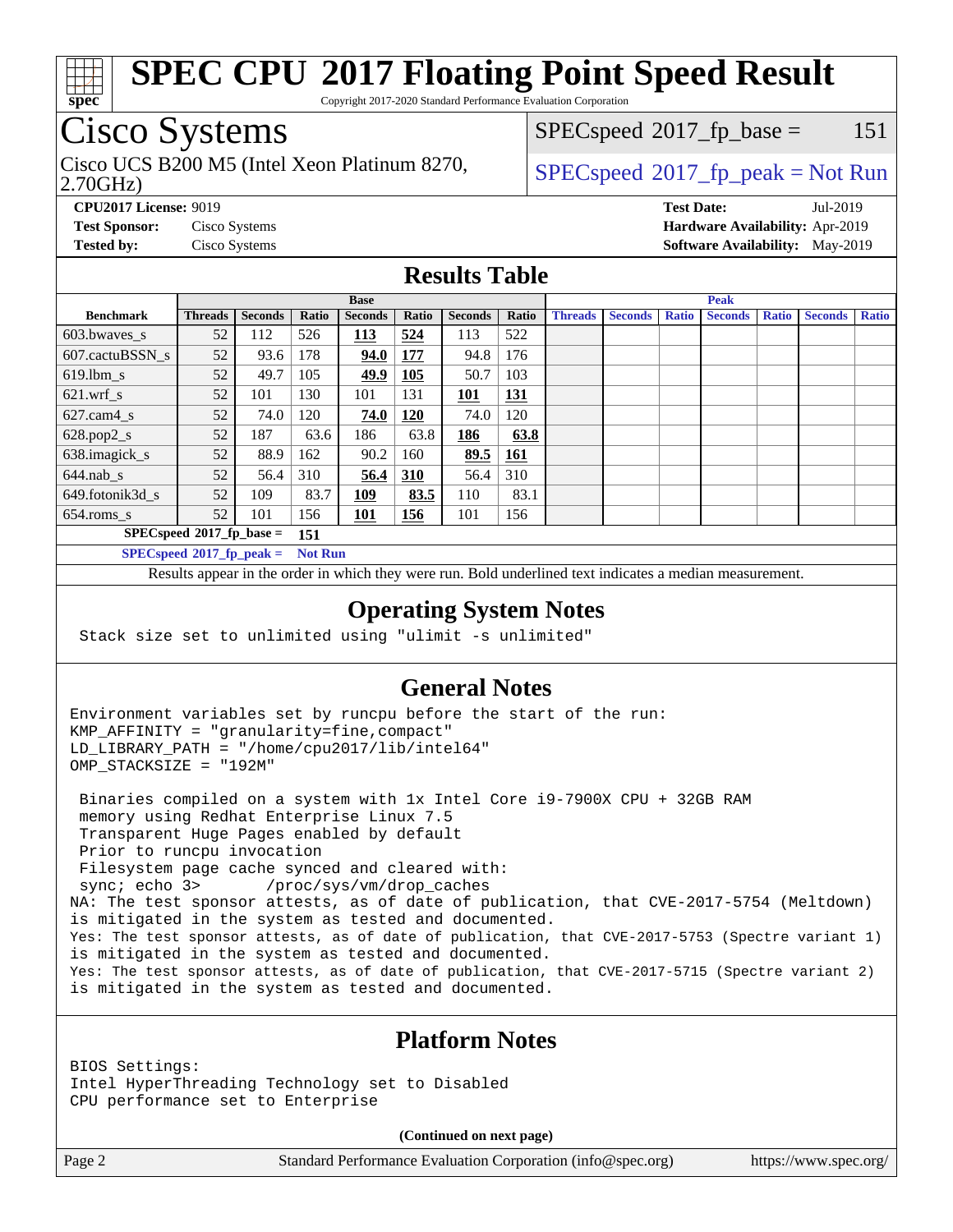

Copyright 2017-2020 Standard Performance Evaluation Corporation

# Cisco Systems

Cisco UCS B200 M5 (Intel Xeon Platinum 8270,  $SPECspeed^{\circ}2017\_fp\_peak = Not Run$  $SPECspeed^{\circ}2017\_fp\_peak = Not Run$ 

 $SPECspeed^{\circ}2017\_fp\_base = 151$  $SPECspeed^{\circ}2017\_fp\_base = 151$ 

2.70GHz)

**[Test Sponsor:](http://www.spec.org/auto/cpu2017/Docs/result-fields.html#TestSponsor)** Cisco Systems **[Hardware Availability:](http://www.spec.org/auto/cpu2017/Docs/result-fields.html#HardwareAvailability)** Apr-2019

**[CPU2017 License:](http://www.spec.org/auto/cpu2017/Docs/result-fields.html#CPU2017License)** 9019 **[Test Date:](http://www.spec.org/auto/cpu2017/Docs/result-fields.html#TestDate)** Jul-2019 **[Tested by:](http://www.spec.org/auto/cpu2017/Docs/result-fields.html#Testedby)** Cisco Systems **[Software Availability:](http://www.spec.org/auto/cpu2017/Docs/result-fields.html#SoftwareAvailability)** May-2019

#### **[Platform Notes \(Continued\)](http://www.spec.org/auto/cpu2017/Docs/result-fields.html#PlatformNotes)**

Page 3 Standard Performance Evaluation Corporation [\(info@spec.org\)](mailto:info@spec.org) <https://www.spec.org/> Power Performance Tuning set to OS Controls SNC set to Disabled IMC Interleaving set to Auto Patrol Scrub set to Disabled Sysinfo program /home/cpu2017/bin/sysinfo Rev: r5797 of 2017-06-14 96c45e4568ad54c135fd618bcc091c0f running on linux-pmqx Wed Aug 28 20:34:01 2019 SUT (System Under Test) info as seen by some common utilities. For more information on this section, see <https://www.spec.org/cpu2017/Docs/config.html#sysinfo> From /proc/cpuinfo model name : Intel(R) Xeon(R) Platinum 8270 CPU @ 2.70GHz 2 "physical id"s (chips) 52 "processors" cores, siblings (Caution: counting these is hw and system dependent. The following excerpts from /proc/cpuinfo might not be reliable. Use with caution.) cpu cores : 26 siblings : 26 physical 0: cores 0 1 2 3 4 5 6 8 9 10 11 12 13 16 17 18 19 20 21 22 24 25 26 27 28 29 physical 1: cores 0 1 2 3 4 5 6 8 9 10 11 12 13 16 17 18 19 20 21 22 24 25 26 27 28 29 From lscpu: Architecture: x86\_64 CPU op-mode(s): 32-bit, 64-bit Byte Order: Little Endian  $CPU(s):$  52 On-line CPU(s) list: 0-51 Thread(s) per core: 1 Core(s) per socket: 26 Socket(s): 2 NUMA node(s): 2 Vendor ID: GenuineIntel CPU family: 6 Model: 85 Model name: Intel(R) Xeon(R) Platinum 8270 CPU @ 2.70GHz Stepping: CPU MHz: 2700.000 CPU max MHz: 4000.0000 CPU min MHz: 1000.0000 BogoMIPS: 5400.00 Virtualization: VT-x L1d cache: 32K L1i cache: 32K **(Continued on next page)**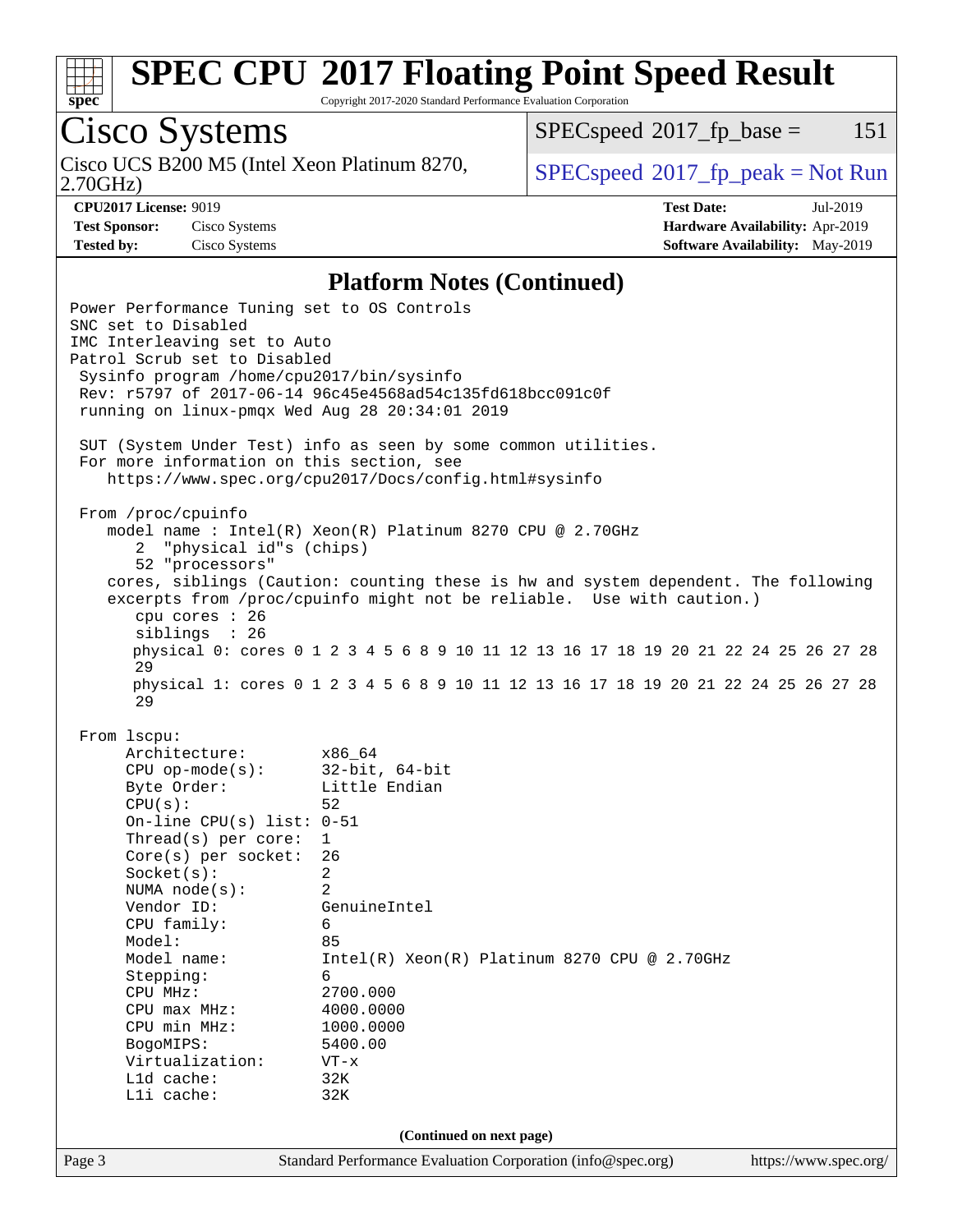

Copyright 2017-2020 Standard Performance Evaluation Corporation

Cisco Systems 2.70GHz) Cisco UCS B200 M5 (Intel Xeon Platinum 8270,  $SPECspeed^{\circ}2017\_fp\_peak = Not Run$  $SPECspeed^{\circ}2017\_fp\_peak = Not Run$  $SPECspeed^{\circ}2017\_fp\_base = 151$  $SPECspeed^{\circ}2017\_fp\_base = 151$ **[CPU2017 License:](http://www.spec.org/auto/cpu2017/Docs/result-fields.html#CPU2017License)** 9019 **[Test Date:](http://www.spec.org/auto/cpu2017/Docs/result-fields.html#TestDate)** Jul-2019 **[Test Sponsor:](http://www.spec.org/auto/cpu2017/Docs/result-fields.html#TestSponsor)** Cisco Systems **[Hardware Availability:](http://www.spec.org/auto/cpu2017/Docs/result-fields.html#HardwareAvailability)** Apr-2019 **[Tested by:](http://www.spec.org/auto/cpu2017/Docs/result-fields.html#Testedby)** Cisco Systems **[Software Availability:](http://www.spec.org/auto/cpu2017/Docs/result-fields.html#SoftwareAvailability)** May-2019 **[Platform Notes \(Continued\)](http://www.spec.org/auto/cpu2017/Docs/result-fields.html#PlatformNotes)** L2 cache: 1024K L3 cache: 36608K NUMA node0 CPU(s): 0-25 NUMA node1 CPU(s): 26-51 Flags: fpu vme de pse tsc msr pae mce cx8 apic sep mtrr pge mca cmov pat pse36 clflush dts acpi mmx fxsr sse sse2 ss ht tm pbe syscall nx pdpe1gb rdtscp lm constant\_tsc art arch\_perfmon pebs bts rep\_good nopl xtopology nonstop\_tsc cpuid aperfmperf tsc\_known\_freq pni pclmulqdq dtes64 monitor ds\_cpl vmx smx est tm2 ssse3 sdbg fma cx16 xtpr pdcm pcid dca sse4\_1 sse4\_2 x2apic movbe popcnt tsc\_deadline\_timer aes xsave avx f16c rdrand lahf\_lm abm 3dnowprefetch cpuid\_fault epb cat\_l3 cdp\_l3 invpcid\_single intel\_ppin mba tpr\_shadow vnmi flexpriority ept vpid fsgsbase tsc\_adjust bmi1 hle avx2 smep bmi2 erms invpcid rtm cqm mpx rdt\_a avx512f avx512dq rdseed adx smap clflushopt clwb intel\_pt avx512cd avx512bw avx512vl xsaveopt xsavec xgetbv1 xsaves cqm\_llc cqm\_occup\_llc cqm\_mbm\_total cqm\_mbm\_local ibpb ibrs stibp dtherm ida arat pln pts hwp hwp\_act\_window hwp\_epp hwp\_pkg\_req pku ospke avx512\_vnni arch\_capabilities ssbd /proc/cpuinfo cache data cache size : 36608 KB From numactl --hardware WARNING: a numactl 'node' might or might not correspond to a physical chip. available: 2 nodes (0-1) node 0 cpus: 0 1 2 3 4 5 6 7 8 9 10 11 12 13 14 15 16 17 18 19 20 21 22 23 24 25 node 0 size: 385615 MB node 0 free: 381147 MB node 1 cpus: 26 27 28 29 30 31 32 33 34 35 36 37 38 39 40 41 42 43 44 45 46 47 48 49 50 51 node 1 size: 387014 MB node 1 free: 386333 MB node distances: node 0 1 0: 10 21 1: 21 10 From /proc/meminfo MemTotal: 791173360 kB HugePages\_Total: 0 Hugepagesize: 2048 kB From /etc/\*release\* /etc/\*version\* os-release: NAME="SLES" VERSION="15" VERSION\_ID="15" PRETTY\_NAME="SUSE Linux Enterprise Server 15" ID="sles" **(Continued on next page)**

Page 4 Standard Performance Evaluation Corporation [\(info@spec.org\)](mailto:info@spec.org) <https://www.spec.org/>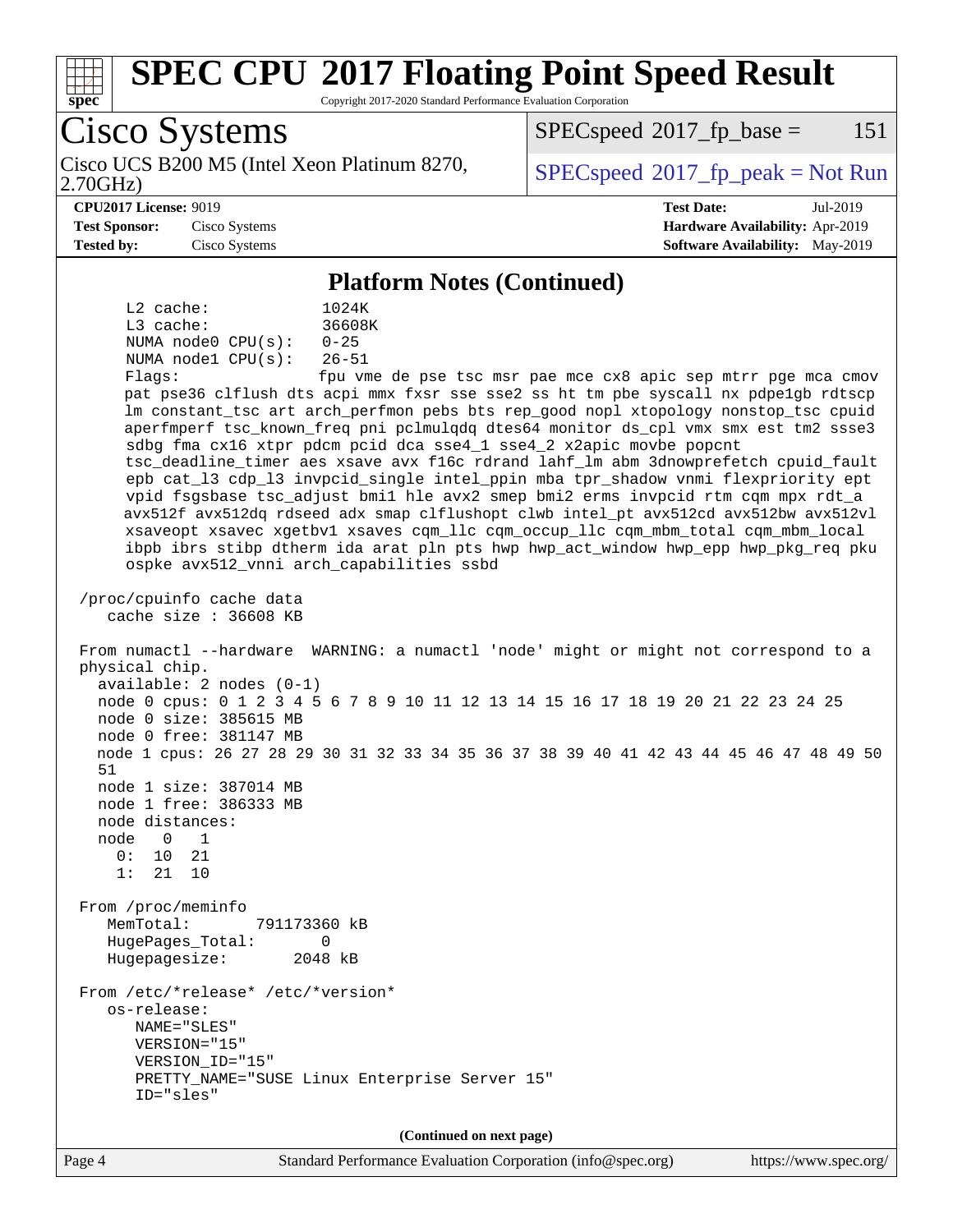

Copyright 2017-2020 Standard Performance Evaluation Corporation

## Cisco Systems

2.70GHz) Cisco UCS B200 M5 (Intel Xeon Platinum 8270,  $SPECspeed^{\circ}2017\_fp\_peak = Not Run$  $SPECspeed^{\circ}2017\_fp\_peak = Not Run$ 

 $SPECspeed^{\circledcirc}2017_fp\_base = 151$  $SPECspeed^{\circledcirc}2017_fp\_base = 151$ 

**[Test Sponsor:](http://www.spec.org/auto/cpu2017/Docs/result-fields.html#TestSponsor)** Cisco Systems **[Hardware Availability:](http://www.spec.org/auto/cpu2017/Docs/result-fields.html#HardwareAvailability)** Apr-2019 **[Tested by:](http://www.spec.org/auto/cpu2017/Docs/result-fields.html#Testedby)** Cisco Systems **[Software Availability:](http://www.spec.org/auto/cpu2017/Docs/result-fields.html#SoftwareAvailability)** May-2019

**[CPU2017 License:](http://www.spec.org/auto/cpu2017/Docs/result-fields.html#CPU2017License)** 9019 **[Test Date:](http://www.spec.org/auto/cpu2017/Docs/result-fields.html#TestDate)** Jul-2019

#### **[Platform Notes \(Continued\)](http://www.spec.org/auto/cpu2017/Docs/result-fields.html#PlatformNotes)**

 ID\_LIKE="suse" ANSI\_COLOR="0;32" CPE\_NAME="cpe:/o:suse:sles:15"

uname -a:

 Linux linux-pmqx 4.12.14-23-default #1 SMP Tue May 29 21:04:44 UTC 2018 (cd0437b) x86\_64 x86\_64 x86\_64 GNU/Linux

run-level 3 Aug 28 15:55

 SPEC is set to: /home/cpu2017 Filesystem Type Size Used Avail Use% Mounted on /dev/sdb4 btrfs 169G 18G 151G 11% /home

 Additional information from dmidecode follows. WARNING: Use caution when you interpret this section. The 'dmidecode' program reads system data which is "intended to allow hardware to be accurately determined", but the intent may not be met, as there are frequent changes to hardware, firmware, and the "DMTF SMBIOS" standard. BIOS Cisco Systems, Inc. B200M5.4.0.4b.0.0407191258 04/07/2019 Memory:

24x 0xCE00 M393A4K40CB2-CVF 32 GB 2 rank 2933, configured at 2934

(End of data from sysinfo program)

#### **[Compiler Version Notes](http://www.spec.org/auto/cpu2017/Docs/result-fields.html#CompilerVersionNotes)**

| $619.1$ bm_s(base) $638.imagick_s(base)$ $644.nab_s(base)$<br>C                                                                                                                                                                                                                                                                                                                                                                                                                                                                                                    |  |  |  |  |  |  |
|--------------------------------------------------------------------------------------------------------------------------------------------------------------------------------------------------------------------------------------------------------------------------------------------------------------------------------------------------------------------------------------------------------------------------------------------------------------------------------------------------------------------------------------------------------------------|--|--|--|--|--|--|
| Intel(R) C Intel(R) 64 Compiler for applications running on Intel(R) 64,<br>Version 19.0.4.227 Build 20190416<br>Copyright (C) 1985-2019 Intel Corporation. All rights reserved.                                                                                                                                                                                                                                                                                                                                                                                   |  |  |  |  |  |  |
| $C_{++}$ , C, Fortran   607. cactuBSSN s(base)                                                                                                                                                                                                                                                                                                                                                                                                                                                                                                                     |  |  |  |  |  |  |
| Intel(R) $C++$ Intel(R) 64 Compiler for applications running on Intel(R) 64,<br>Version 19.0.4.227 Build 20190416<br>Copyright (C) 1985-2019 Intel Corporation. All rights reserved.<br>Intel(R) C Intel(R) 64 Compiler for applications running on Intel(R) 64,<br>Version 19.0.4.227 Build 20190416<br>Copyright (C) 1985-2019 Intel Corporation. All rights reserved.<br>Intel(R) Fortran Intel(R) 64 Compiler for applications running on Intel(R)<br>64, Version 19.0.4.227 Build 20190416<br>Copyright (C) 1985-2019 Intel Corporation. All rights reserved. |  |  |  |  |  |  |
| (Continued on next page)                                                                                                                                                                                                                                                                                                                                                                                                                                                                                                                                           |  |  |  |  |  |  |

Page 5 Standard Performance Evaluation Corporation [\(info@spec.org\)](mailto:info@spec.org) <https://www.spec.org/>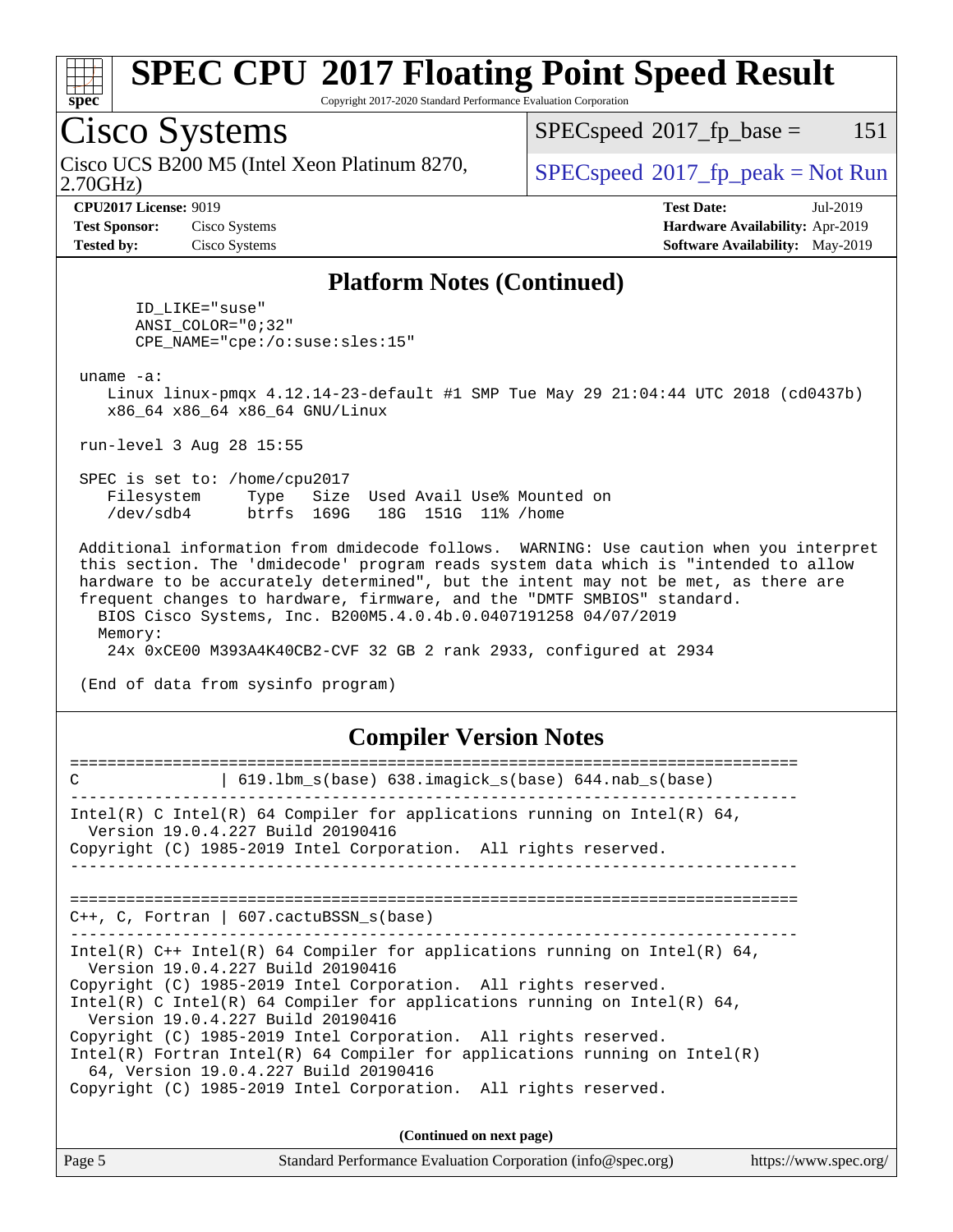| <b>Cisco Systems</b>                                                                                                                                                                     | $SPEC speed^{\circ}2017$ fp base =<br>151                                                                  |  |  |  |  |  |
|------------------------------------------------------------------------------------------------------------------------------------------------------------------------------------------|------------------------------------------------------------------------------------------------------------|--|--|--|--|--|
| Cisco UCS B200 M5 (Intel Xeon Platinum 8270,<br>2.70GHz                                                                                                                                  | $SPEC speed^{\circ}2017\_fp\_peak = Not Run$                                                               |  |  |  |  |  |
| <b>CPU2017 License: 9019</b><br>Test Sponsor: Cisco Systems<br><b>Tested by:</b> Cisco Systems                                                                                           | <b>Test Date:</b><br>Jul-2019<br>Hardware Availability: Apr-2019<br><b>Software Availability:</b> May-2019 |  |  |  |  |  |
| <b>Compiler Version Notes (Continued)</b>                                                                                                                                                |                                                                                                            |  |  |  |  |  |
|                                                                                                                                                                                          |                                                                                                            |  |  |  |  |  |
| 603.bwaves_s(base) 649.fotonik3d_s(base) 654.roms_s(base)<br>Fortran                                                                                                                     |                                                                                                            |  |  |  |  |  |
|                                                                                                                                                                                          |                                                                                                            |  |  |  |  |  |
| $Intel(R)$ Fortran Intel(R) 64 Compiler for applications running on Intel(R)<br>64, Version 19.0.4.227 Build 20190416<br>Copyright (C) 1985-2019 Intel Corporation. All rights reserved. |                                                                                                            |  |  |  |  |  |
| $\vert$ 621.wrf_s(base) 627.cam4_s(base) 628.pop2_s(base)<br>Fortran, C                                                                                                                  | ____________________                                                                                       |  |  |  |  |  |

#### **[Base Compiler Invocation](http://www.spec.org/auto/cpu2017/Docs/result-fields.html#BaseCompilerInvocation)**

[C benchmarks](http://www.spec.org/auto/cpu2017/Docs/result-fields.html#Cbenchmarks): [icc -m64 -std=c11](http://www.spec.org/cpu2017/results/res2019q3/cpu2017-20190903-17707.flags.html#user_CCbase_intel_icc_64bit_c11_33ee0cdaae7deeeab2a9725423ba97205ce30f63b9926c2519791662299b76a0318f32ddfffdc46587804de3178b4f9328c46fa7c2b0cd779d7a61945c91cd35)

[Fortran benchmarks](http://www.spec.org/auto/cpu2017/Docs/result-fields.html#Fortranbenchmarks): [ifort -m64](http://www.spec.org/cpu2017/results/res2019q3/cpu2017-20190903-17707.flags.html#user_FCbase_intel_ifort_64bit_24f2bb282fbaeffd6157abe4f878425411749daecae9a33200eee2bee2fe76f3b89351d69a8130dd5949958ce389cf37ff59a95e7a40d588e8d3a57e0c3fd751)

[Benchmarks using both Fortran and C](http://www.spec.org/auto/cpu2017/Docs/result-fields.html#BenchmarksusingbothFortranandC): [ifort -m64](http://www.spec.org/cpu2017/results/res2019q3/cpu2017-20190903-17707.flags.html#user_CC_FCbase_intel_ifort_64bit_24f2bb282fbaeffd6157abe4f878425411749daecae9a33200eee2bee2fe76f3b89351d69a8130dd5949958ce389cf37ff59a95e7a40d588e8d3a57e0c3fd751) [icc -m64 -std=c11](http://www.spec.org/cpu2017/results/res2019q3/cpu2017-20190903-17707.flags.html#user_CC_FCbase_intel_icc_64bit_c11_33ee0cdaae7deeeab2a9725423ba97205ce30f63b9926c2519791662299b76a0318f32ddfffdc46587804de3178b4f9328c46fa7c2b0cd779d7a61945c91cd35)

[Benchmarks using Fortran, C, and C++:](http://www.spec.org/auto/cpu2017/Docs/result-fields.html#BenchmarksusingFortranCandCXX) [icpc -m64](http://www.spec.org/cpu2017/results/res2019q3/cpu2017-20190903-17707.flags.html#user_CC_CXX_FCbase_intel_icpc_64bit_4ecb2543ae3f1412ef961e0650ca070fec7b7afdcd6ed48761b84423119d1bf6bdf5cad15b44d48e7256388bc77273b966e5eb805aefd121eb22e9299b2ec9d9) [icc -m64 -std=c11](http://www.spec.org/cpu2017/results/res2019q3/cpu2017-20190903-17707.flags.html#user_CC_CXX_FCbase_intel_icc_64bit_c11_33ee0cdaae7deeeab2a9725423ba97205ce30f63b9926c2519791662299b76a0318f32ddfffdc46587804de3178b4f9328c46fa7c2b0cd779d7a61945c91cd35) [ifort -m64](http://www.spec.org/cpu2017/results/res2019q3/cpu2017-20190903-17707.flags.html#user_CC_CXX_FCbase_intel_ifort_64bit_24f2bb282fbaeffd6157abe4f878425411749daecae9a33200eee2bee2fe76f3b89351d69a8130dd5949958ce389cf37ff59a95e7a40d588e8d3a57e0c3fd751)

### **[Base Portability Flags](http://www.spec.org/auto/cpu2017/Docs/result-fields.html#BasePortabilityFlags)**

 603.bwaves\_s: [-DSPEC\\_LP64](http://www.spec.org/cpu2017/results/res2019q3/cpu2017-20190903-17707.flags.html#suite_basePORTABILITY603_bwaves_s_DSPEC_LP64) 607.cactuBSSN\_s: [-DSPEC\\_LP64](http://www.spec.org/cpu2017/results/res2019q3/cpu2017-20190903-17707.flags.html#suite_basePORTABILITY607_cactuBSSN_s_DSPEC_LP64) 619.lbm\_s: [-DSPEC\\_LP64](http://www.spec.org/cpu2017/results/res2019q3/cpu2017-20190903-17707.flags.html#suite_basePORTABILITY619_lbm_s_DSPEC_LP64) 621.wrf\_s: [-DSPEC\\_LP64](http://www.spec.org/cpu2017/results/res2019q3/cpu2017-20190903-17707.flags.html#suite_basePORTABILITY621_wrf_s_DSPEC_LP64) [-DSPEC\\_CASE\\_FLAG](http://www.spec.org/cpu2017/results/res2019q3/cpu2017-20190903-17707.flags.html#b621.wrf_s_baseCPORTABILITY_DSPEC_CASE_FLAG) [-convert big\\_endian](http://www.spec.org/cpu2017/results/res2019q3/cpu2017-20190903-17707.flags.html#user_baseFPORTABILITY621_wrf_s_convert_big_endian_c3194028bc08c63ac5d04de18c48ce6d347e4e562e8892b8bdbdc0214820426deb8554edfa529a3fb25a586e65a3d812c835984020483e7e73212c4d31a38223) 627.cam4\_s: [-DSPEC\\_LP64](http://www.spec.org/cpu2017/results/res2019q3/cpu2017-20190903-17707.flags.html#suite_basePORTABILITY627_cam4_s_DSPEC_LP64) [-DSPEC\\_CASE\\_FLAG](http://www.spec.org/cpu2017/results/res2019q3/cpu2017-20190903-17707.flags.html#b627.cam4_s_baseCPORTABILITY_DSPEC_CASE_FLAG) 628.pop2\_s: [-DSPEC\\_LP64](http://www.spec.org/cpu2017/results/res2019q3/cpu2017-20190903-17707.flags.html#suite_basePORTABILITY628_pop2_s_DSPEC_LP64) [-DSPEC\\_CASE\\_FLAG](http://www.spec.org/cpu2017/results/res2019q3/cpu2017-20190903-17707.flags.html#b628.pop2_s_baseCPORTABILITY_DSPEC_CASE_FLAG) [-convert big\\_endian](http://www.spec.org/cpu2017/results/res2019q3/cpu2017-20190903-17707.flags.html#user_baseFPORTABILITY628_pop2_s_convert_big_endian_c3194028bc08c63ac5d04de18c48ce6d347e4e562e8892b8bdbdc0214820426deb8554edfa529a3fb25a586e65a3d812c835984020483e7e73212c4d31a38223) [-assume byterecl](http://www.spec.org/cpu2017/results/res2019q3/cpu2017-20190903-17707.flags.html#user_baseFPORTABILITY628_pop2_s_assume_byterecl_7e47d18b9513cf18525430bbf0f2177aa9bf368bc7a059c09b2c06a34b53bd3447c950d3f8d6c70e3faf3a05c8557d66a5798b567902e8849adc142926523472)

**(Continued on next page)**

Page 6 Standard Performance Evaluation Corporation [\(info@spec.org\)](mailto:info@spec.org) <https://www.spec.org/>